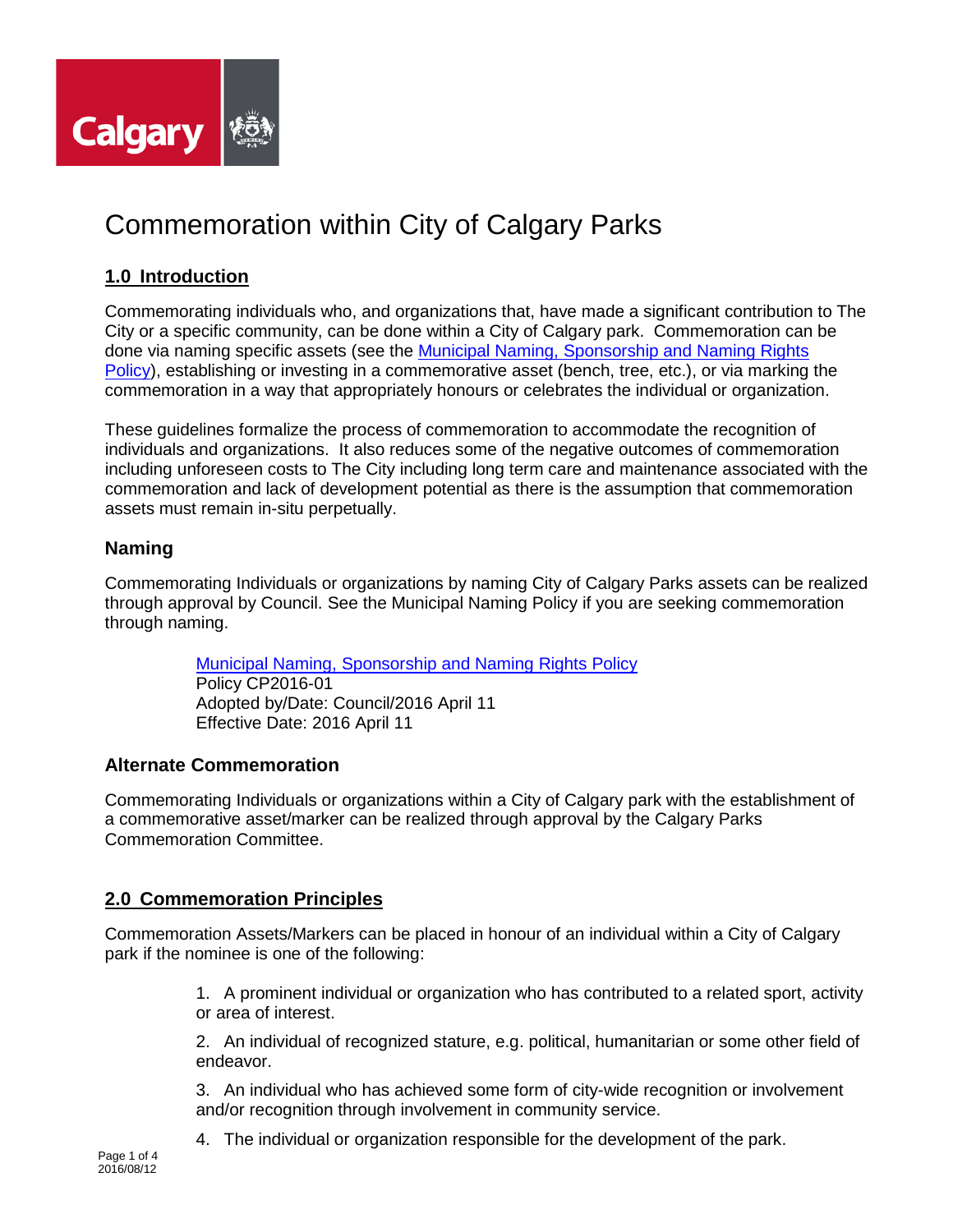5. An individual or organization who has contributed significantly to the total costs of a project taking into account land, capital and operating expenses.

#### **3.0 Commemoration Guidelines**

The following is a list of commemoration guidelines:

- 1. The commemoration should not negatively impact the public's enjoyment, use or understanding of the park.
- 2. The commemoration should consider historical and community significance.
- 3. City of Calgary Cemeteries are exempt from guidelines.

4. When commemorating individuals, the practice should generally be to use names of persons deceased or retired and no longer active in their field.

5. Commemoration Assets/Markers can be in a variety of forms including, but not limited to:

- Plaques
- Benches (refer to Parks Foundation, Calgary Bench Program)
- Trees
- Planting beds
- Fountains
- Other amenities

6. Commemorative plaques can be placed in existing planting beds and on other amenities where the plaque will not damage the asset. Plaques may be placed in/on the ground at the base of a tree.

7. The commemoration should not replace memorializing. If a small memorial is requested applicants should be directed to the Parks Foundation, Calgary Bench Program, or to the Symbolic Tree Program.

8. Work areas and assets used by the administration can be named to commemorate a long time respected employee who was connected with the services being provided from that building or facility.

9. The commemoration must not result in additional cost to The City, i.e. the cost of the physical alterations required for the commemoration and additional ongoing maintenance is the responsibility of the individual or group nominating the individual or organization for commemoration. An optional amenities agreement (or something similar) may be required.

10. The commemoration shall be for a fixed term and will be reviewed at the end of the term by the Calgary Parks Commemoration Committee. If it is determined the commemoration is no longer meaningful a de-commemoration process will be undertaken.

11. The City supports revenue generation from sponsorship arrangements when these arrangements directly benefit the Calgary community and The City. Refer all sponsorship requests to the Sponsorship and Partnership Liaison in Calgary Parks.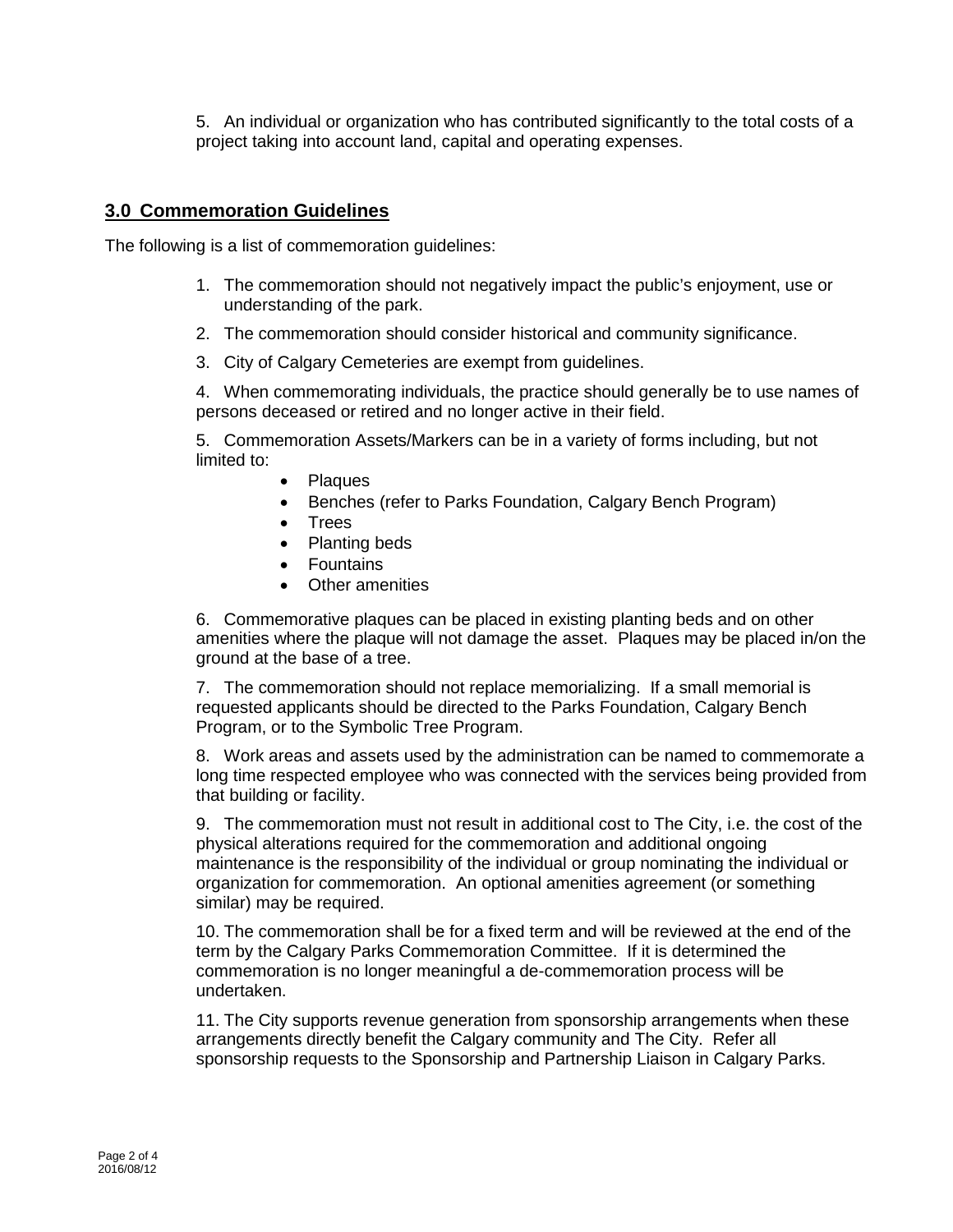## **4.0 The Nomination and Administrative Process**

Individuals or organizations may be nominated by the public for commemoration in any City of Calgary park.

The following procedures are followed to commemorate or name an asset within a City of Calgary park:

1. Applicants are encouraged to contact Calgary Parks through the 3-1-1 process, to discuss their proposed commemoration prior to preparation of documentation.

Documentation requirements will include:

- Name of individual(s) who has brought honour and/or have made a special contribution to the city and/or whose name(s) have been forwarded by individuals, groups or organizations who feel that a person is deserving of recognition.
- The person's field of endeavor e.g. civic affairs, parks, sports, etc. and brief biography.
- Biographical/background information and reasons, including historical significance of names and/or location where name is to be used.
- Where appropriate, names nominated by the general public include a written consent from the nominee or his/her estate that use of the name is granted.
- Proposed wording for the commemoration.
- A location map indicating commemoration area or asset.
- Letters from affected or interested Members of Council demonstrating they have been advised of proposed naming request.
- Letters of support from recognized organizations in support of commemoration request.
- Letter from requester including identification of any associated costs and confirmation of funding source(s).
- 2. Nominations are received by the Calgary Parks Commemoration Committee from any interested persons, groups or organizations, other levels of government, civic partners.
- 3. The Calgary Parks Commemoration Committee will evaluate the proposed commemoration nominations semi-annually.
- 4. Calgary Parks Commemoration Committee to determine additional considerations required, if any, and to decide on next steps.
- 5. Calgary Parks staff will prepare a report, complete with recommendation.
- 6. The report is forwarded to the Calgary Parks Director for approval.
- 7. Upon approval, the commemoration will be established by Calgary Parks as required.